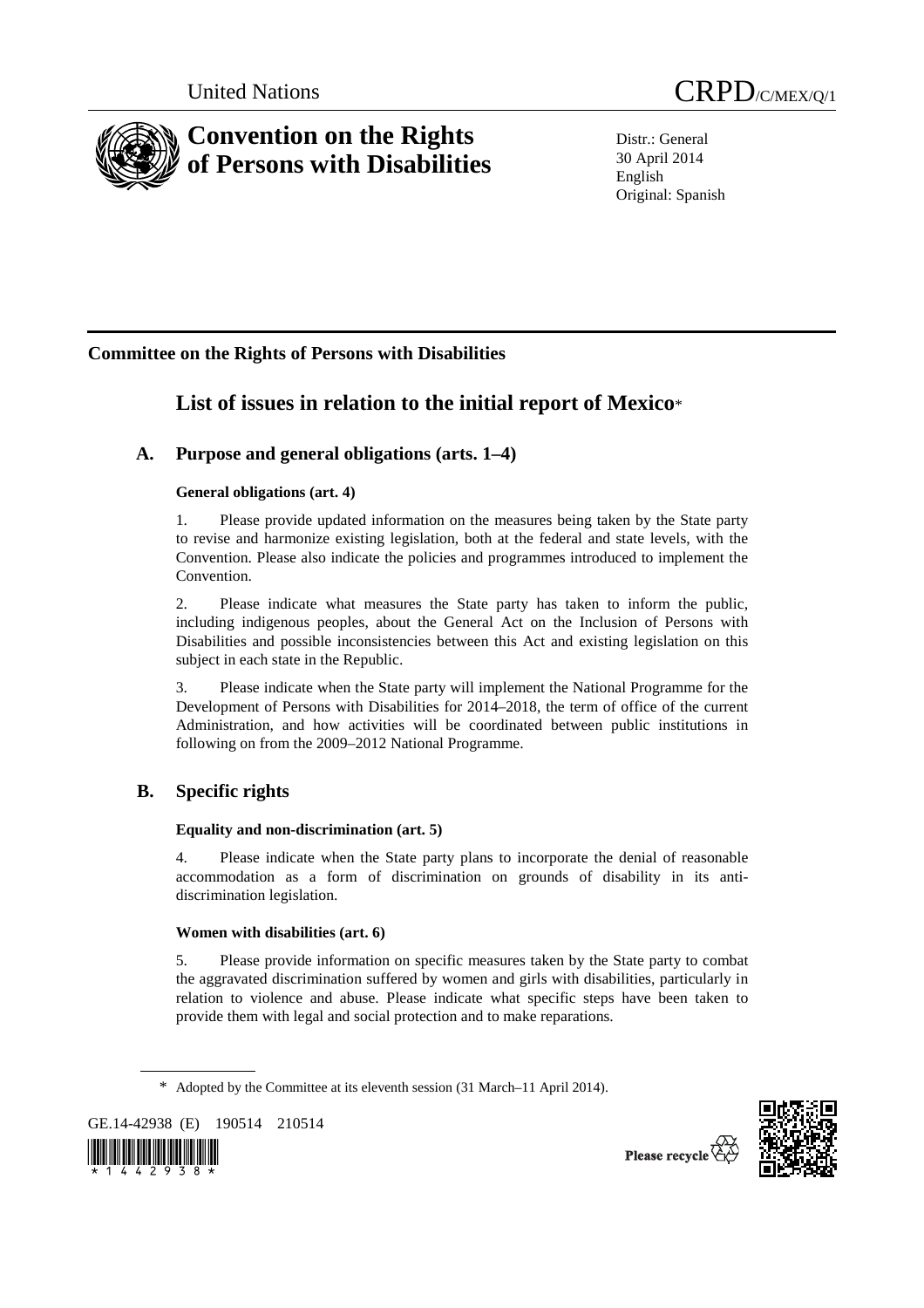6. Please provide information on the situation of women and girls with disabilities in the State party and whether measures have been taken to prevent and combat the multiple forms of discrimination they face, including on the grounds of race, gender, social status and disability.

#### **Children with disabilities (art. 7)**

7. What protocols are in place for the recording, inspecting and monitoring conditions in shelters and other temporary accommodation for children with disabilities who have been the victims of crime or abandoned, or in respect of whom parental authority or guardianship is being disputed?

#### **Awareness-raising (art. 8)**

8. Please provide information about the measures taken by the State party to monitor and combat media campaigns, programmes and messages that violate the dignity of persons with disabilities and reinforce stereotypes, such as the Telethon campaigns.

9. Given the State party's multi-ethnic and multicultural population, please indicate what action has been taken to raise public awareness of rights under the Convention, particularly among members of ethnic groups and groups with a distinct cultural identity.

#### **Accessibility (art. 9)**

10. What monitoring, compliance and sanction mechanisms has the State party implemented to ensure to persons with disabilities access to the physical environment, to transportation, to information and communications, including information and communications technologies and systems, and to other facilities and services open or provided to the public, at both the state and municipal levels?

#### **Equal recognition before the law (art. 12)**

11. Please explain what steps the State party has taken to revise and repeal civil legislation declaring persons with disabilities legally incapable, with a view to abolishing guardianship and legal means of declaring a person legally incompetent, and procedures for declaring or certifying "incapacity".

12. Please explain what measures the State party has adopted to promote the legal regulation of the system for supported decision-making so that persons with disabilities can fully exercise their legal capacity, and what steps have been taken to revise the *pro homine* principle and its legal interpretation, in accordance with article 12.

#### **Access to justice (art. 13)**

13. Please provide information on whether, in implementing the new criminal justice system, special measures have been introduced to guarantee the rights and due process safeguards of persons with psychosocial and intellectual disabilities.

14. Please explain what kind of procedural and age-related accommodations are in place to facilitate access to justice for persons with disabilities. Please also indicate what reasonable accommodations are provided to ensure that persons with disabilities have access to the judicial and administrative systems, including indigenous justice systems, particularly in relation to information and communication (such as the use of sign language, pictograms, alternative communication, bimodal systems for blind-deaf persons, guideinterpreters, Braille, hearing loops and radiofrequency systems) in courtrooms and other public areas.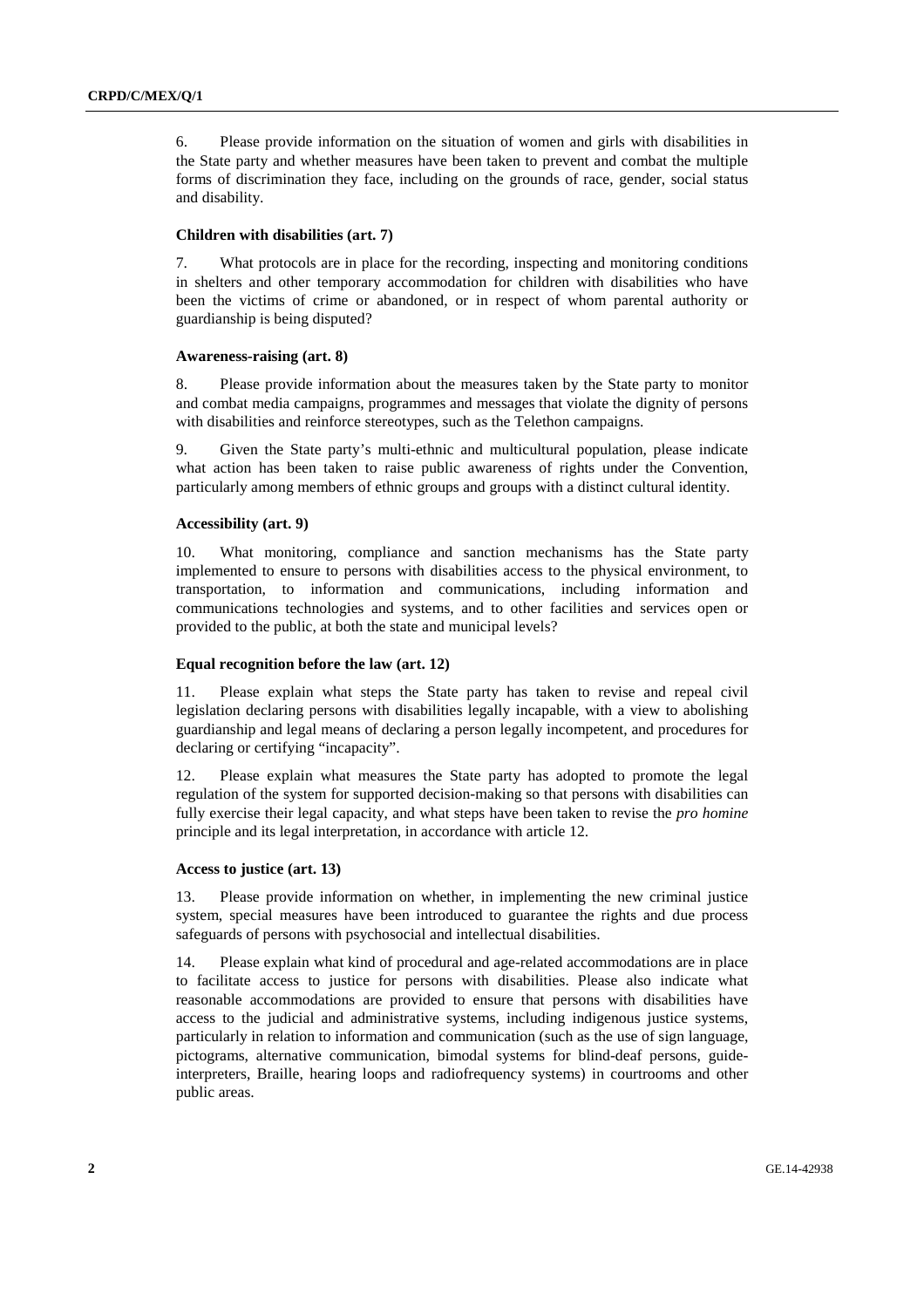15. Please explain what measures the Mexican Government has taken to ensure that a human rights-based approach is taken in the administration of justice for persons with disabilities by those working in this area (such as the police, public prosecutors, lawyers and public defenders, court staff, judges and prison staff), at the federal, state and municipal levels.

#### **Liberty and security of the person (art. 14)**

16. Please explain what specific measures the State party has taken to reform the regulations currently governing psychiatric committal (official Mexican standard 025- SSA2-1994), which does not provide for judicial oversight of the committal process or for a periodic review mechanism.

17. Please explain the criteria and protocols for authorizing committal, especially of persons with intellectual and/or psychosocial disabilities, and say whether these processes and the institutions involved are subject to periodic review by a competent authority.

18. What legislative, administrative and judicial measures is the State party taking to ensure that nobody is placed in an institution against their will on grounds of disability? Please provide information on the number of public and private closed institutions for persons with disabilities, such as psychiatric hospitals, shelters and asylums, and the number of persons in those institutions.

#### **Freedom from torture or cruel, inhuman or degrading treatment or punishment (art. 15)**

19. Please explain what specific action the State party is taking to prevent, punish and eradicate abuse against persons with psychosocial disabilities in psychiatric institutions, including physical and sexual abuse and inhuman and degrading treatment, such as the use of chemical, physical and mechanical restraints and extended confinement.

#### **Protecting the integrity of the person (art. 17)**

20. Please provide information about the specific measures taken by the State party to protect persons with disabilities from forced sterilization and, in particular, to prevent the practice of forced abortion for women and girls with disabilities. Please also provide information on independent monitoring mechanisms to protect the right to integrity of the person of persons with disabilities and their composition and role and programmes and measures adopted by those bodies.

#### **Liberty of movement and nationality (art. 18)**

21. Please provide information on steps taken by the State party to ensure that children with disabilities are registered at birth and have identity documents.

#### **Living independently and being included in the community (art. 19)**

22. Please provide information on measures adopted by the State party at the local level to introduce inclusive community services, the programmes implemented and on how persons with disabilities have been involved.

#### **Respect for home and the family (art. 23)**

23. Please indicate what steps the State party has taken to amend its legislation so as to recognize the right of persons with disabilities to have a family and what, if any, concrete support is provided to parents with disabilities in meeting their responsibilities in bringing up their children.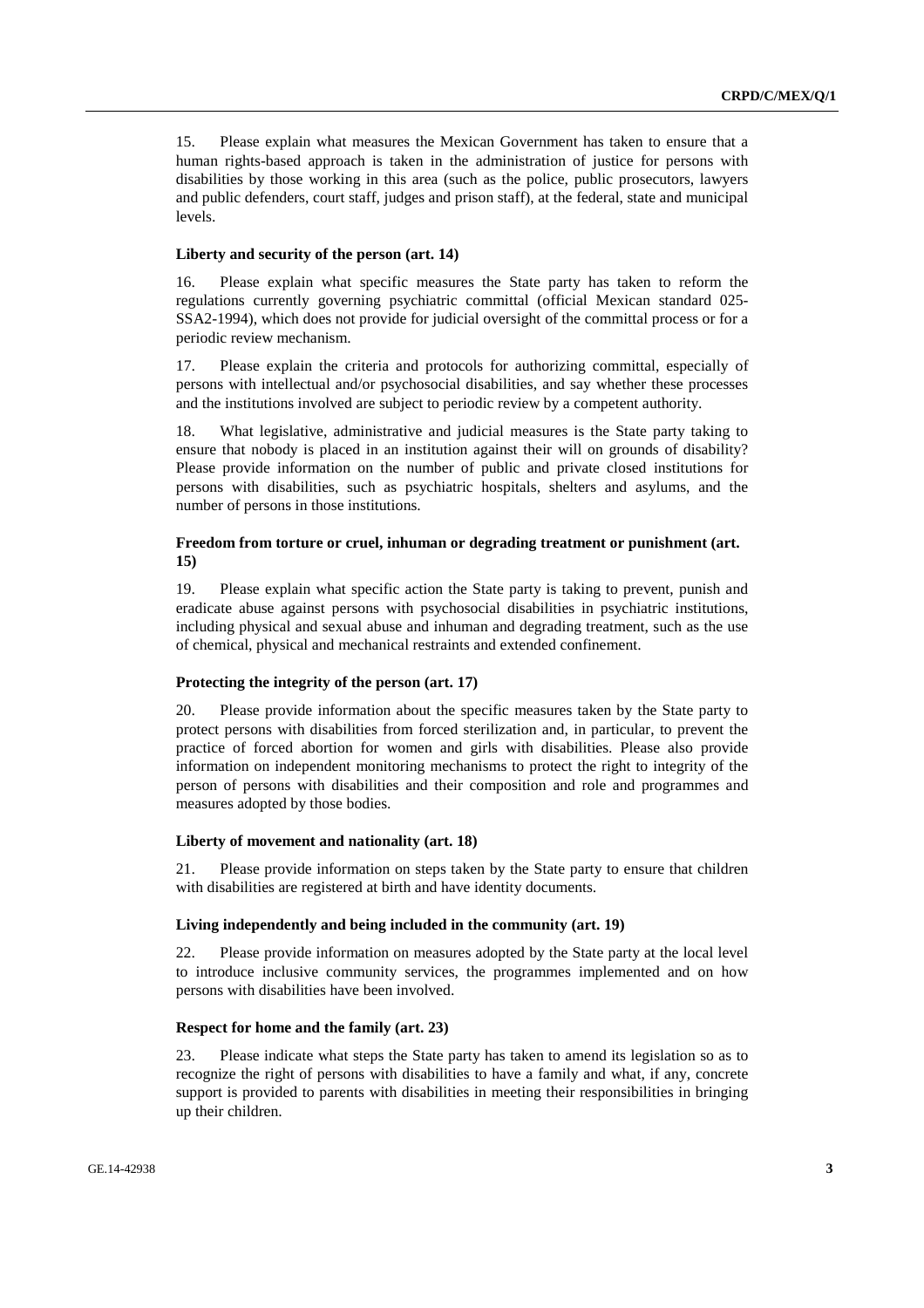#### **Education (art. 24)**

24. Please provide updated information on the legislative measures and programmes developed by the State party since 2008 to guarantee the right to inclusive education, including teacher training and in-service training, at the state and municipal levels.

25. Please provide data on the total percentage of students enrolled in mainstream schools and special schools in the period 2008–2013, disaggregated by sex, age, language and disability.

#### **Health (art. 25)**

26. Please provide information on steps taken by the State party to bring the Health Act in line with the Convention and on specific efforts to guarantee universal access to services and programmes for persons with disabilities.

27. Please provide information on measures carried out for the effective implementation of the reforms to the Health Act in relation to mental health, as published in the *Official Gazette* of 15 March 2013, especially with regard to guaranteeing the right to live in the community for persons with psychosocial disabilities.

#### **Participation in political and public life (art. 29)**

28. Please provide information on the measures taken by the State party to amend article 266, paragraph 5, of the Federal Code of Electoral Institutions and Procedures, which provides that: "In no circumstances shall persons who are not in possession of their mental faculties be granted access to polling stations".

#### **Participation in cultural life, recreation, leisure and sport (art. 30)**

29. Please provide information on measures adopted by the State party to ensure that cultural, recreational, leisure, sports and tourism facilities are accessible to persons with disabilities, including children with disabilities, and on accessibility measures incorporated into the tender process for public works and tied public funding.

30. Please indicate when the State party intends to sign and ratify the World Intellectual Property Organization (WIPO) Marrakesh Treaty to Facilitate Access to Published Works for Persons Who Are Blind, Visually Impaired, or Otherwise Print Disabled.

## **C. Specific obligations**

#### **Statistics and data collection (art. 31)**

31. Please indicate the measures adopted by the National Council for Persons with Disabilities (CONADIS) in coordination with the National Institute of Statistics, Geography and Information Technology (INEGI) for the development of a national information system on persons with disabilities and its sectoral implementation in public policy.

#### **International cooperation (art. 32)**

32. Please provide information on the use made of resources obtained by the State party through international cooperation for the implementation of the Convention, and in what way persons with disabilities and their representative organizations participate in the design, development and evaluation of the projects funded.